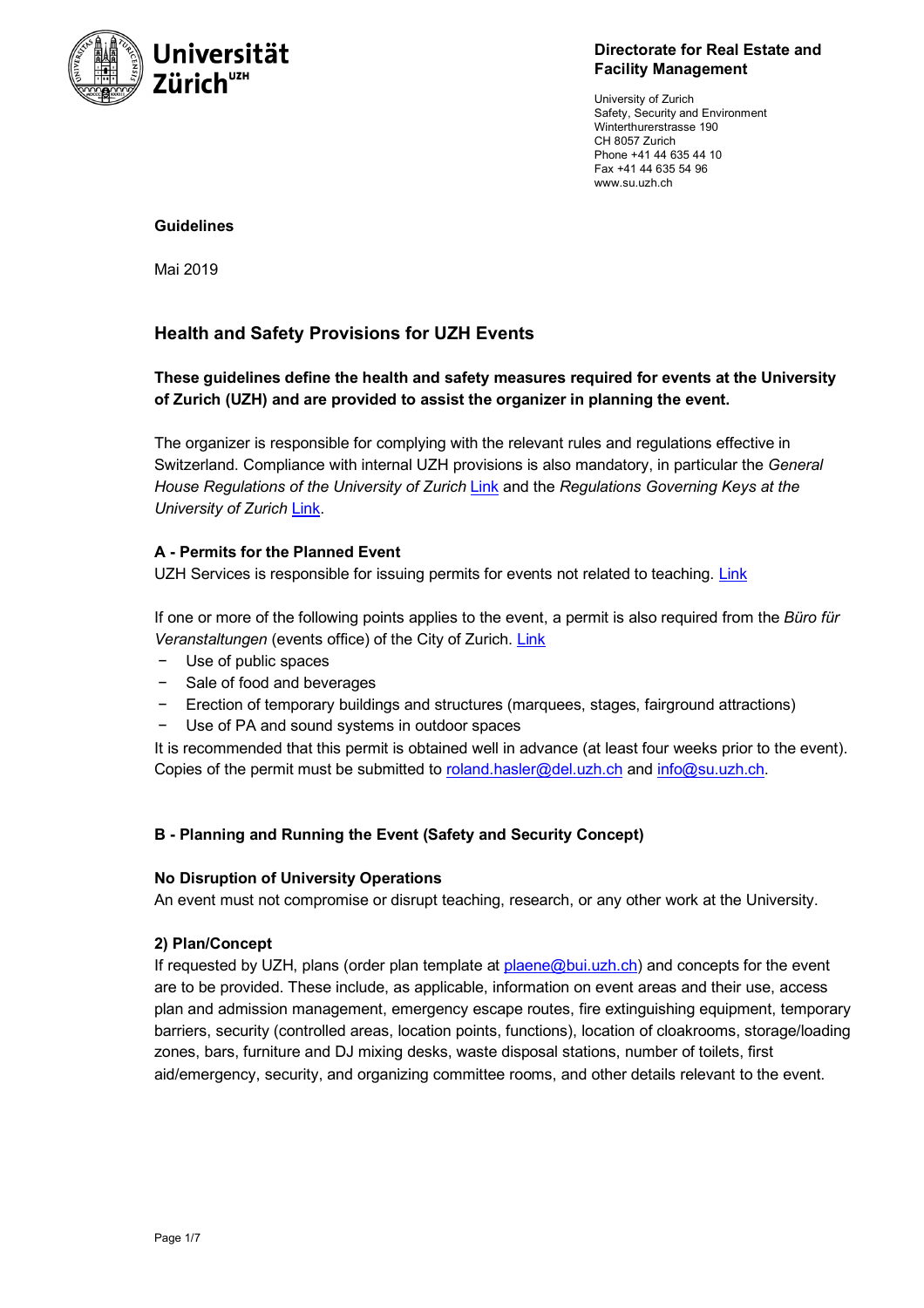

## **3) Contact Person for the Event**

The Organizer ensures that an "Event Coordinator" is named. This person is responsible for ensuring compliance with the required measures and is available at all times before, during, and after the event. This person knows the details of the event and is authorized to issue instructions in regard to the event. The name and telephone number of this person must be provided to UZH Services (roland.hasler@del.uzh.ch), the office Safety, Security and Environment (info@su.uzh.ch), and the responsible Events Management team two weeks before the event.

## **4) Occupancy**

The number of persons approved by UZH Services (Rektoratsdienst) or the City of Zurich must not be exceeded (a guest list should be considered). The organizer must take appropriate measures to ensure compliance. If necessary, a system for counting people should be installed at the point of entry.

## **5) Emergency Exits and Escape Routes**

Doorways, stairwells, corridors, and traffic areas that serve as escape routes must be kept completely clear and safe to use at all times. The same applies to lift access areas and emergency exits. Fire exit signs must remain fully and clearly visible at all times.

## **6) Fire Extinguishing Equipment**

Fire extinguishing equipment such as hose reels, portable fire extinguishers, and fire blankets must not be adjusted in any way, nor obscured, removed, or relocated.

A suitable fire extinguisher must be on hand in all areas where BBQs, bars, DJ booths, and technical areas (or similar installations) are situated. Information on borrowing supplies can be found on page 6 (C - Materials for Loan: Fire extinguishers/Fire blankets). If fire extinguishers are used, the office Safety, Security and Environment (info@su.uzh.ch) must be informed.

#### **7) Decorations/Fire Safety**

Decorations must not create any additional hazards, i.e. persons must not be endangered and escape routes must not be impeded. In accordance with the current VKF\* legislation, only decorations made of RF2 material that is fire-retardant are permitted. The following minimum materialization requirements apply:

- − According to VKF: fire index 5.3, no burning dripping
- − According to DIN: 4102-1 B1, s1, d0.

Escape route pictograms and fire detectors must be neither deactivated nor covered. Fire detectors, manual fire detectors, extinguishing devices such as manual fire extinguishers, wet fire extinguishers, etc. must remain clearly visible and unobstructed at all times.

Decorations/furniture manufactured before 2015 with a test according to DIN 4102-1 will be tolerated until 2020 if a valid VKF certificate is available. For new decorations (from 1 January 2015) the test according to EN 13501-1 must be available and RF2 must result from this. Balloons may only be filled with non-combustible gases.

\*Association of Cantonal Fire Insurance / Fire Protection Directive / Fire Prevention and Organizational Fire Protection / 4.4 Decorations - Sections 4.4.1 and 4.4.2, Decorations. Link (pages 8/9).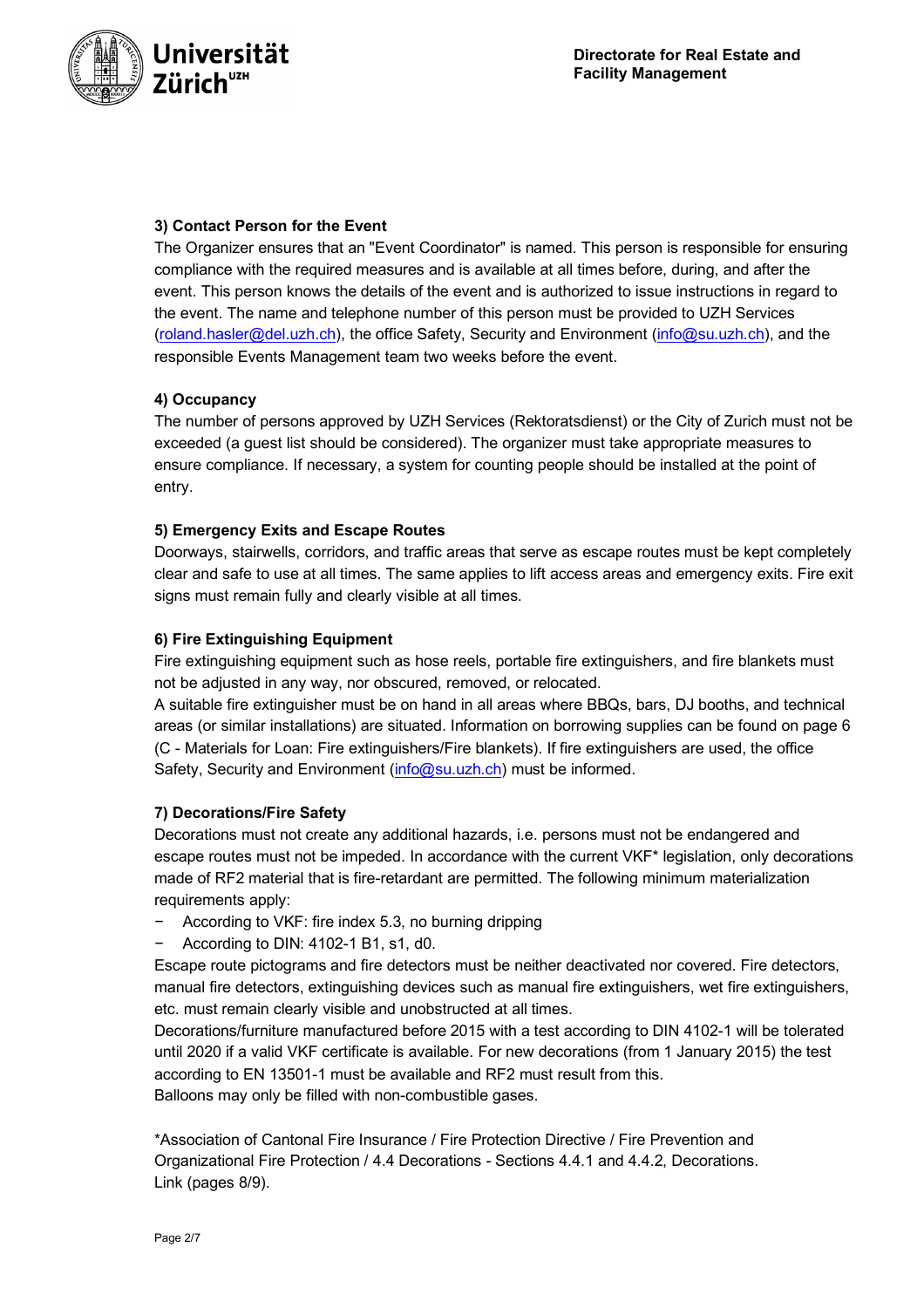

# **8) Catering**

Special areas are available for aperitifs or catering, which are disposed by the rectorate service. The minimum escape route width of 1.20 m must be guaranteed at all times. Materials must meet the requirements described under item 7 (Decorations). Electrically powered equipment such as coffee machines, refrigerators and gas-powered warming devices are not permitted.

# **9) BBQ and Cooking Facilities**

Barbecues and cooking facilities may only be set up outdoors.

These facilities must not impede escape routes from buildings. A distance of at least one meter must be maintained between BBQs/cooking facilities and all flammable materials. Gas-powered equipment must not be set up over manholes, drains, gutters, etc.

Food warmers and similar equipment must be installed on an even and stable fireproof base. Unpleasant odors are to be prevented.

A minimum of one fire blanket must always be on hand in every case. Information on borrowing supplies can be found on page 6 (C - Materials for Loan: Fire extinguishers/Fire blankets). If a BBQ or other cooking equipment has been rented, the rental service must provide a suitable fire extinguisher.

# **10) Erection of Stands, Bars, Exhibition Booths and Furnishings**

Materials for stands, bars, furnishings, etc. must fulfill the requirements set out under point 7 (Decorations). Those responsible must have the relevant declarations and certificates for the materials used available for checking throughout the entire duration of the event. The area defined and allocated for erecting stands must not be exceeded. Installations are not permitted in passageways. Temporary structures must not conceal any safety installations or emergency exit signs or obstruct them in any way.

# **11) Seating** (for Conferences and Banquets)

Seating must be arranged in compliance with the fire safety guidelines for escape and rescue routes (*Brandschutzrichtlinie: Flucht- und Rettungswege*) issued by the association of cantonal fire insurers (*Vereinigung Kantonaler Feuerversicherungen VKF*). The relevant information is detailed in section 3.5 on commercial areas and high occupancy spaces, subsection 3.5.5 and its annex. Link (Pages 11/12/ 29-31)

# **12) Personal Safety** (Security)

Provisions for personal safety and events outside of opening hours Link must be agreed in advance with the Security and Traffic unit at the office Safety, Security and Environment. The organizer is responsible for arranging any security staff required for the event.

#### **13) Ambulance**

Suitable first aid facilities must be provided for every event. Depending on the type of event, the organizer must ensure that a professional first aid/ambulance service is available.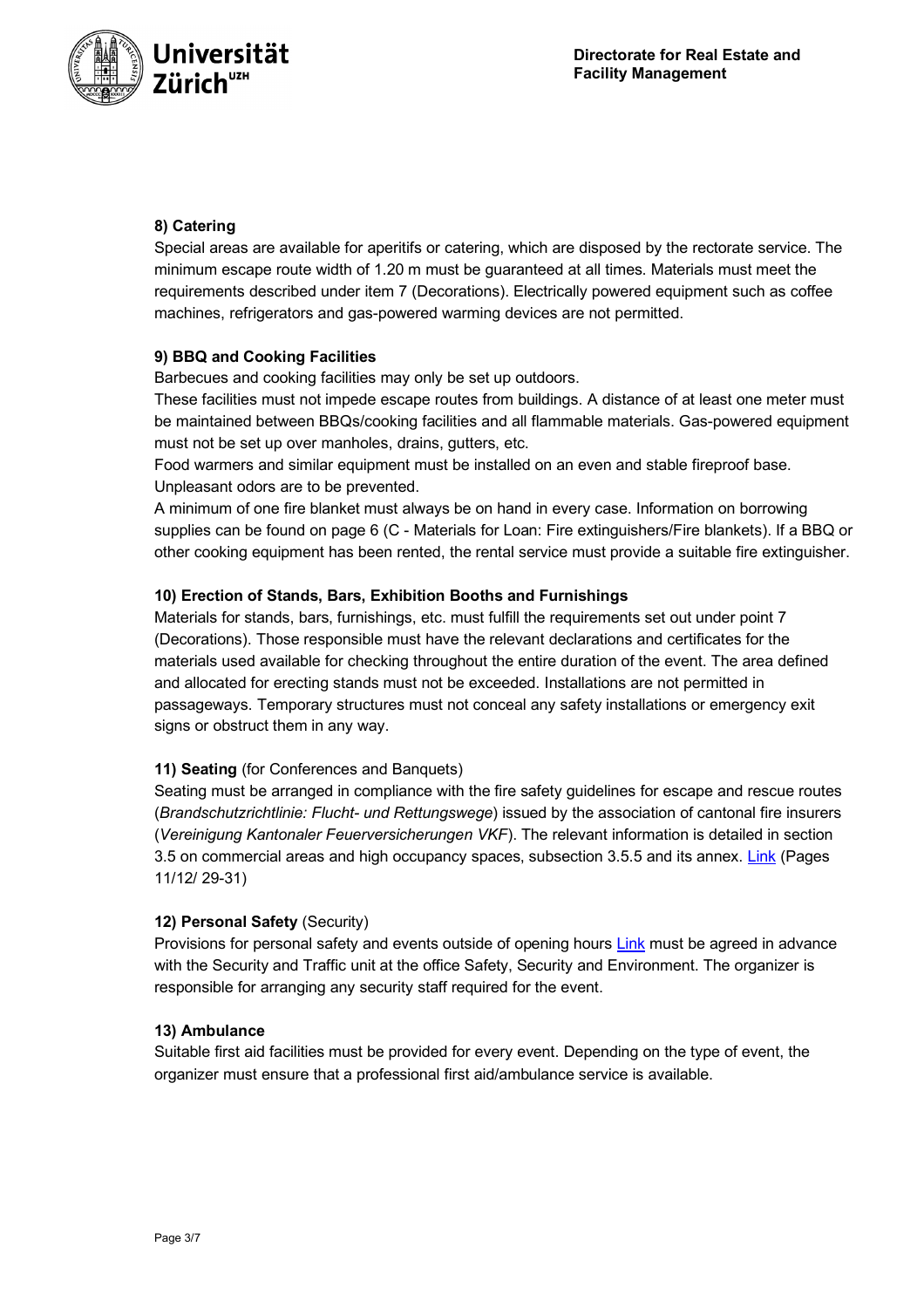

# **14) Smoking**

Smoking is prohibited in UZH buildings. When organizing events, outdoor smoking zones must be designated and clearly signposted. Adequate numbers of cigarette bins must be provided in smoking zones. No-smoking signs must be clearly posted in buildings.

## **15) Naked Flames**

Oil lamps, wax torches, braziers, indoor fireworks, advent wreaths, etc. are not permitted either indoors or outdoors. Applications for special exemptions to this rule must be made to the office Safety, Security and Environment (info@su.uzh.ch). Individual candles may be lit if enclosed in nonflammable containers, such as glass. However, they must not pose a risk of personal injury or damage to property.

## **16) Noise/Volume**

The organizer must comply with the prevailing noise control regulations, specifically the noise and laser ordinance *(Schall- und Laserverordnung*). Any third parties engaged by the organizer (e.g. DJs, musicians) must agree to observe the relevant noise regulations. The event must not disturb neighbors. The organizer must provide suitable hearing protectors free of charge for excessively loud events. Link

## **17) Electricity and Cables**

Orders for electrical power must be submitted to the responsible Events Management team in good time. Private installations or connections are not permitted. Any cables laid in passageways must be completely taped to the floor or enclosed in a cable cover and not present a trip hazard.

#### **18) Lighting**

An adequate degree of lighting must be provided at all times to enable safe passageway in escape routes and prevent panic situations.

#### **19) Access**

Unrestricted access to buildings by emergency and fire vehicles as well as unrestricted access to fire hydrants must be guaranteed at all times.

#### **20) Installation and Removal of Event Equipment, Temporary Storage**

Deliveries/collections of materials and their temporary storage must be coordinated with the responsible Events Management officer well in advance. Access routes and passageways must be kept clear at all times. Drivers must remain with their vehicles throughout loading/unloading procedures. Noise disturbance is to be avoided.

# **21) Parking**

A permit is required to park on the premises. Applications for permits are to be submitted to the Parking Management unit: parking@bdi.uzh.ch

All other vehicles are to be parked on the metered parking spaces.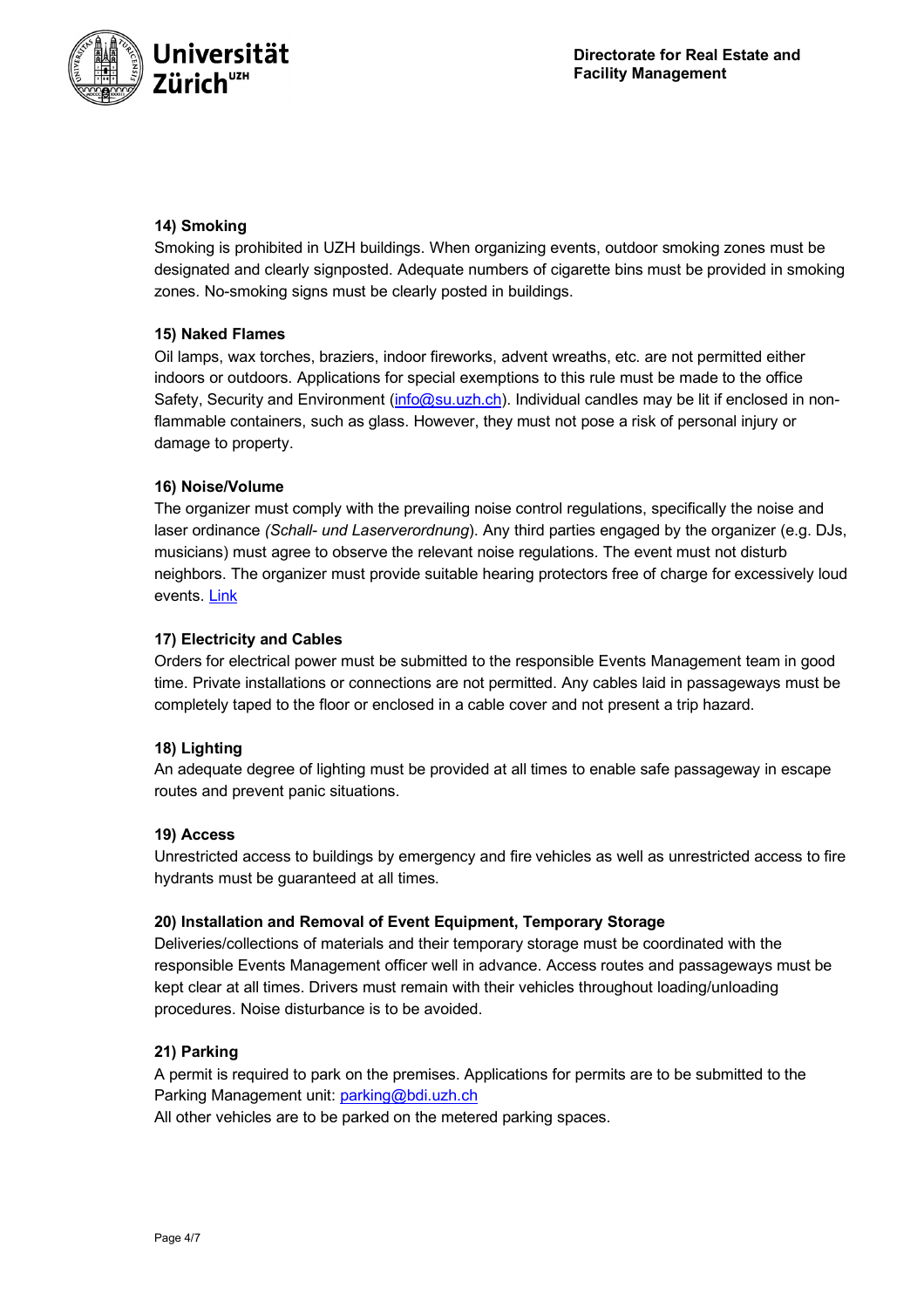

## **22) Empty Packaging/Garbage/Orderliness**

An appropriate operational plan is to be developed in consultation with the responsible Events Management unit. No empty packaging or garbage may be stored in escape routes.

### **23) Toilets**

Adequate toilet facilities must be provided.

## **24) Fall Prevention**

Safeguards and other protective elements (banisters, balustrades, hand rails) must not be compromised in any way. If areas with a risk of falling are created, these must be adequately secured (fall height of 1m or more). Trip hazards must not be created.

#### **25) Fog Machines**

Fog machines may only be used if a permit from the City of Zurich has been obtained and if arrangements have been made for City of Zurich fire officers (*Schutz & Rettung Zürich)* to monitor the areas with disabled fire alarm systems. This also applies to test runs. Emergency exit signs must always remain visible throughout the operation of fog machines. It is to be ensured that the fog cannot trigger panic situations. *Schutz & Rettung Zürich*: phone 044 411 24 21 (8:00am–12:00 noon / 1:30pm–4:00pm).

#### **26) Fireworks**

Indoor fireworks are prohibited. Organizers planning to set off fireworks outdoors must apply for a special permit from the City of Zurich.

#### **27) Internal Inspection/Approval**

The office for Safety, Security and Environment reserves the right to check compliance with the requirements set out in this document, as well as any other conditions and regulations. Any instructions given by the office for Safety, Security and Environment must be followed.

#### **28) Official Inspection/Approval**

The fire authority (Feuerpolizei) and other offices (which contact the organizer as necessary) inspect and approve – generally with prior notification – all large events that have received a permit from the City of Zurich.

#### **29) Costs**

See Article 25 of the regulations on the use of the University of Zurich's facilities and grounds (*Reglement über die Benutzung von Räumen und Aussenflächen der Universität Zürich*). Link

#### **30) Insurance**

See Article 13-5 of the regulations on the use of the University of Zurich's facilities and grounds (*Reglement über die Benutzung von Räumen und Aussenflächen der Universität Zürich*). Link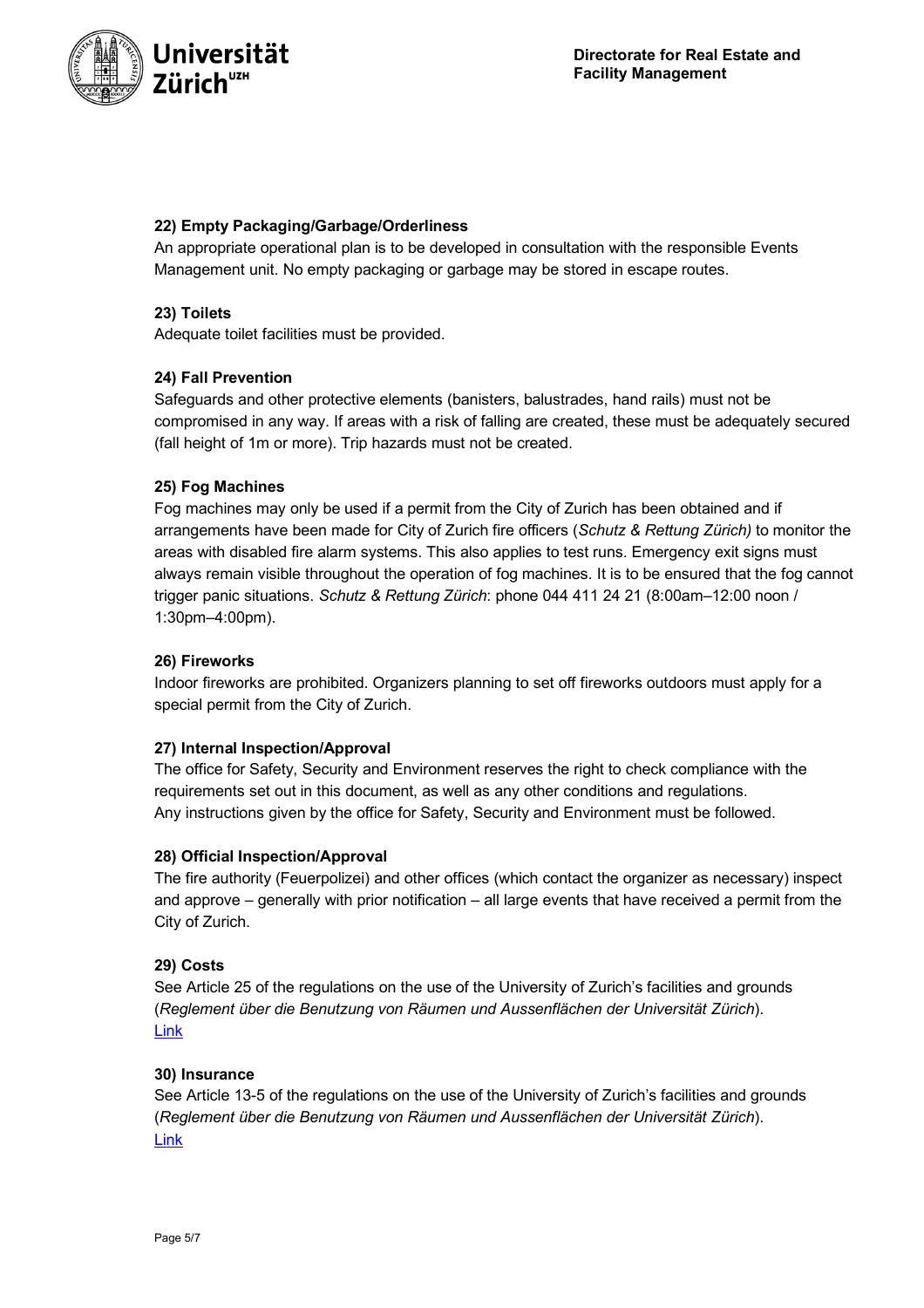



# **31) Organizer's Liability**

See Article 13-2 of the regulations on the use of the University of Zurich's facilities and grounds (*Reglement über die Benutzung von Räumen und Aussenflächen der Universität Zürich*). Link

## **C - Materials for Loan: Fire extinguishers/Fire blankets**

Depending on the activity, the following extinguishers are required. More than 200 persons:

- − One fire extinguisher per bar/DJ console/food stand/BBQ/technical area. Less than 200 persons:
- − BBQ: Minimum of one fire blanket
- − Rented BBQ/cooking facility: An appropriate fire extinguisher is to be provided by the rental service hiring out the equipment/installation.

# **Loan and Return for Buildings at City Campus, Oerlikon Campus, Schlieren Campus and Center of Dental Medicine**

| Fire extinguishers: | Order two weeks before the event by e-mail to $info@su.uzh.ch$ . |
|---------------------|------------------------------------------------------------------|
| Fire blankets:      | University of Zurich, Facility Management City Campus            |
|                     | Events Management, office KOL-E-1a                               |
|                     | Rämistrasse 71, 8006 Zurich                                      |
|                     | 044/634 22 22, hoersaaldienst@bdz.uzh.ch                         |

#### **Loan and Return for Buildings at Irchel Campus and Veterinary Teaching Hospital**

| Fire extinguishers: | Order two weeks before the event by e-mail to $info@su.uzh.ch$ . |
|---------------------|------------------------------------------------------------------|
| Fire blankets:      | University of Zurich, Facility Management Irchel Campus          |
|                     | ServiceCenter, Building Y31, Level D                             |
|                     | Winterthurerstrasse 190, 8057 Zurich                             |
|                     | 044/635 41 41, servicecenter@bdi.uzh.ch                          |
|                     |                                                                  |

#### **D - Contacts**

#### **Information/Questions**

The telephone numbers specific to each building are generally displayed on the **emergency procedure signs** in the university buildings.

**117** Police

Service Center, City Campus (044 63)**4 44 44** Service Center, Irchel Campus (044 63)**5 41 41**

#### **Emergency**

The **Safe-Zone App** is recommended for all members of the UZH community.

The organizer must ensure that event staff know the emergency numbers.